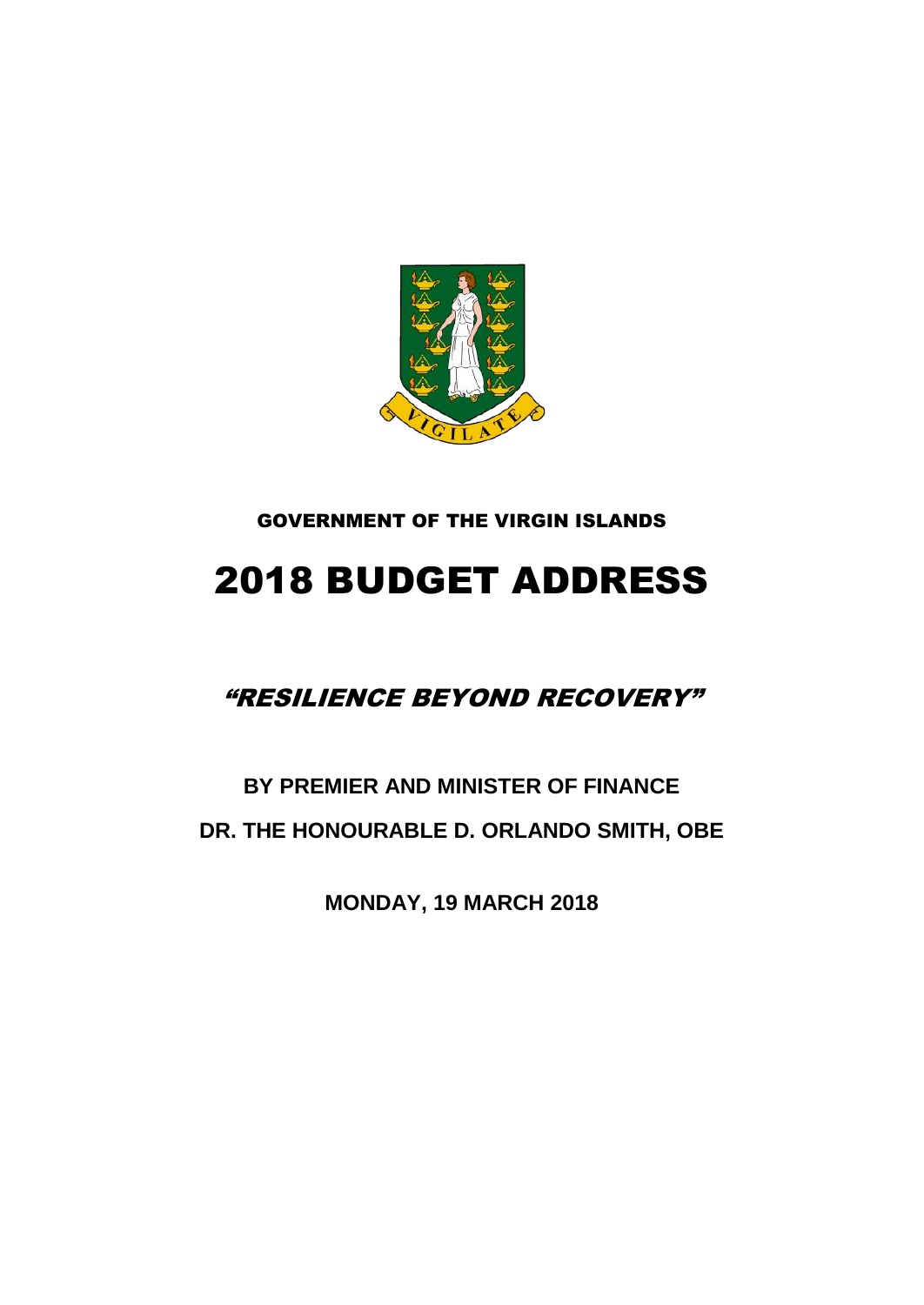#### **Introduction**

Madam Speaker, I beg to move that the Bill shortly entitled, the Appropriation Act 2018, be read a second time and in so doing I crave the customary indulgence of this Honourable House to extend its normal courtesies in permitting me to deliver this year's Budget Address.

Madam Speaker, I thank God for the opportunity to deliver this, my seventh Budget address as Minister of Finance in the Territory of the Virgin Islands and I am most grateful to the people of these Virgin Islands for permitting me to do so.

Madam Speaker, before we begin, I would like us to observe a moment of silence for a fallen member of this House of Assembly, Mr. Omar Wallace Hodge, and for all those families who have lost loved ones during and after hurricanes Irma and Maria.

Thank you Madam Speaker.

Madam Speaker, as I dive into the budget address in its usual structured way, there are some matters to be highlighted and on these matters, I will elaborate later in the address.

Without a doubt, this is the most difficult budget of my tenure as Finance Minister. Since the early 80s, BVI has been on an upward trajectory, we have enjoyed surpluses in our budgets and were able to build this Territory through our commitment, hard work and enterprising spirits. We took full advantage of the western world's push for globalisation and carved a niche in the global market place for a financial services' industry. In recent times, we had a GDP of \$1 Billion, a per capita income of over \$40,000.00. Over 1.1 million visitors graced our shores, some 450,000 companies were registered in the Territory and we were known far and wide as the sailing mecca of the Caribbean, if not, the world. Nationals from over 110 countries made BVI their home and the rich and famous of the world came to live among us or visit us on a regular basis.

Madam Speaker, ours, was a proud BVI where we valued education and invested heavily in our schools, community college and scholarships for study abroad; where our civil service was one of the most highly trained in the sub region and where we were able to provide a good system of health care for our citizens and residents. Where the rule of law was and remains sacrosanct and where our judicial system was independent and respected. Madam Speaker, the BVI was a beacon in the Caribbean.

And then, 6<sup>th</sup> September happened. 'The strongest storm on record to exist in the open Atlantic Region' ravaged our shores and changed the landscape and seascape of the Territory. Many lost their homes and their jobs, some lost their lives. The tourism infrastructure was hard hit. The absence of electricity, for many months was a great inconvenience to all to put it mildly. Thankfully the financial services industry was all able to engage their business continuity plans and could continue to operate remotely from abroad. We thank God that VIRRGIN, our business incorporations platform remained intact to accommodate this and thereby ensure an important revenue stream for the Territory at its most critical time. Evacuation and import of emergency relief supplies by air was painful. All of the airports around us, upon which we depended, were compromised. Over 90% of the structures were damaged in some way, some were destroyed completely. Many of the individual stories of experiences in the storms are horrific and most people, for the first time, were becoming acquainted with words like 'under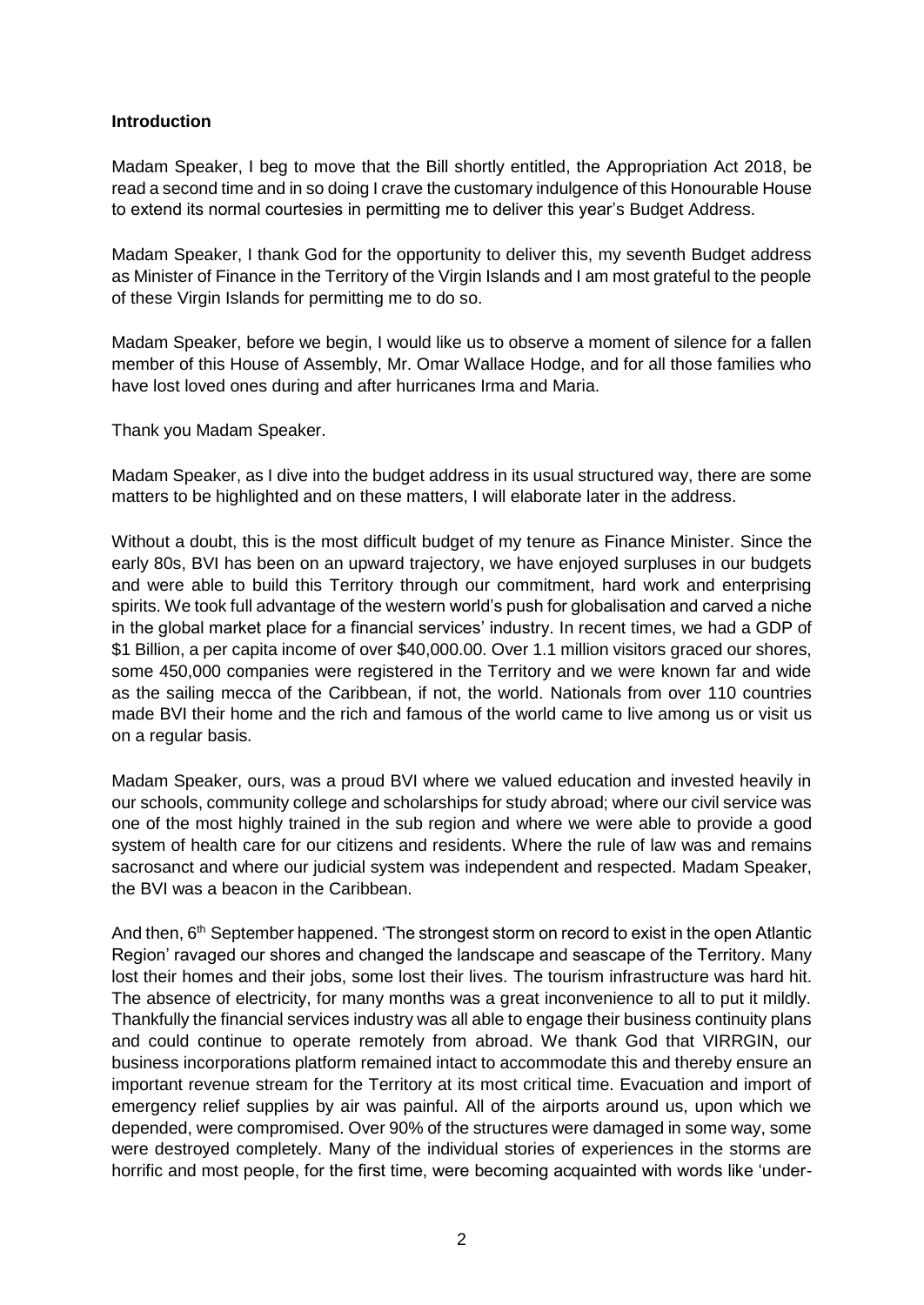insured' and grappling to understand the senseless and unnecessary looting that took place in the early aftermath of the storm. The recently released Irma Diaries chronicled some of the experiences and no doubt other narratives will surface that will help us and the next generation to understand the challenges of these times.

But we also had some wonderful success stories, Madam Speaker. Our Disaster Management System showed its value to the world in giving us a framework to survive the early aftermath of the storm. Our medical and health people sprang into action. BVI Electricity was a stalwart in getting us reconnected to electricity with help from various countries and our telecom agencies worked tirelessly to ensure that we could communicate at home and with the outside world. We were grateful, Madam Speaker for all the help we received from everyone. From large investors in the tourism and financial services' sectors to small business owners to private citizens, past visitors to those who came among us to make BVI their home or their home away from home. We were especially grateful for the relief supplies we received and law and order restored through the help of Her Majesty's Government and for the help we had from businesses, individuals, NGOs, charities, church groups; the list is long. We want to thank them all from the bottom of our collective hearts.

With all the help we were receiving, the sense of oneness and togetherness of residents and citizens alike, it made me remember a quotation from an anonymous source that said: "We were all humans until race disconnected us, religion separated us, politics divided us and wealth classified us."

Madam Speaker, in the aftermath of Hurricanes Irma and Maria, we came together in a spirit of good will and solidarity. We were, indeed, all humans and we expressed a degree of happiness in being our brother's keepers, of helping our neighbours, of showing brotherly love. This is the BVI that will be prosperous.

Today, we are some 6 months on from Hurricanes Irma and Maria. It is like being in Churchill's England at the time of the 2<sup>nd</sup> World War. It required a different type of leadership, a firm leadership, a steady hand, a commitment to the people and their progress. We must evaluate our situation and make the best decisions in the collective interest. These are some of the most challenging times to date in the life of this Territory Madam Speaker. One mis-step could undermine our immediate recovery and hope for generations to come and may mean the difference between us rebuilding our homes, lives and economy or not. It is not business as usual and it is against this backdrop that I present my budget address to you and to all the people of the Territory.

Madam Speaker the people of this Territory have suffered tremendous loss, economically, physically and most importantly psychologically. They have borne the strain of uncertainty and angst, suffered and journeyed through the valley of despair but have held their heads high, and put their shoulders to the task of restoring our beloved country.

As I stand before you today, I would like to state categorically, that this spirit of resilience and commitment against all odds can see us comfortably through the challenging times ahead but we must stand together as one people: BVI STRONG.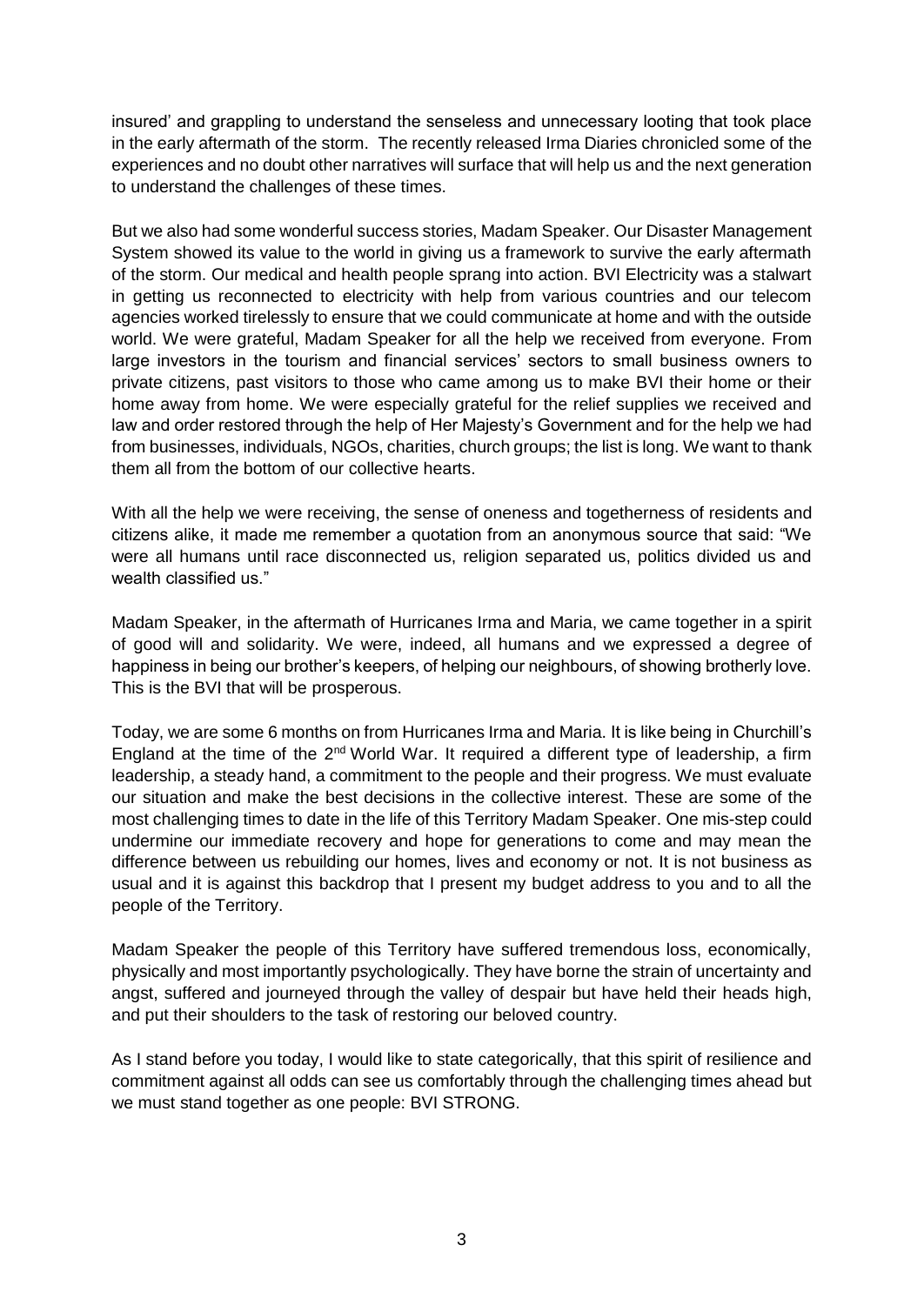I crave your indulgence therefore Madam Speaker as I outline, the challenges we face, my government's response to overcoming these challenges, and our vision for the Territory in enabling us to position ourselves for a better BVI that improves the lives of ALL its citizens.

#### **Our Current Challenges**

Madam Speaker our tourism product, suffered a serious setback in 2017 as a result of the unprecedented trio of events. The BVI was poised to continue its record breaking pace of increased tourism arrivals in 2017.In 2016, the BVI exceeded the 1 million visitor mark for the first time in its history recording increased arrivals across all sectors – cruise, overnight as well as day-trippers and recording visitor expenditure in excess of 482million USD. Madam Speakers this is no small feat for a Territory the size of the BVI. It is a testament to the ability of our people to punch above our weight.

The historic and unprecedented disasters of 2017 threw the industry into chaos and diminished the revenue potential as well as the product. Overall visitor numbers recorded at the end of 2017 showed total arrivals of 756,151, a decrease of 387,922, representing a 33% decline. Cruise visitors decreased by 289,382 passengers, representing a 41% decline from 2016.Daytrip visitors declined by 5,713 or 33% and overnight visitors declined by 73,134 or 18%, taking us back to 2013 levels.

Our charter and bareboat industry pre- storm had 3, 800 berths at sea and as of 1<sup>st</sup> March stood at 1584.Land accommodations pre -storm were estimated at 2,700 rooms and as of 1<sup>st</sup> March stood at approximately 336.

Our industry is in a rebuilding mode with the charter yacht sector as a recovery leader being the first sector to rebound in a major way, keeping our tourism industry alive in the short term. We will begin to see a major resurgence of land-based tourism in the Fall of 2018 as villas and small properties are refurbished and reopened. What does this mean for tourism and for the British Virgin Islands? It means that our revenue stream will be greatly reduced in 2018.It also means less employment in the tourism sector hence affecting just about all other industries in the British Virgin Islands.

Our larger properties will understandably take a longer time to be up and fully operational. I was grateful that at a meeting with them in January of this year they all committed to reopening as soon as possible and hopefully in time for the 2019 season. This is great news and especially for our construction sector. We look forward with great anticipation to their reopening and being far better than they were on 5<sup>th</sup>September, 2017.

But we must continue to tell the story of the British Virgin Islands and maintain high visibility in the international tourism space. We must steadfastly protect our brand in the global market place. We have to take advantage of the marketing opportunities and ramp up our spend to tell the world exactly what is taking place with our product and when they can expect to enjoy our beautiful islands to the fullest.

It is important to recognise that in 2018, other players in the industry will not sit idly by and wait for the British Virgin Islands to redevelop and regain its market share .So we must act swiftly and aggressively. Our survival is at stake.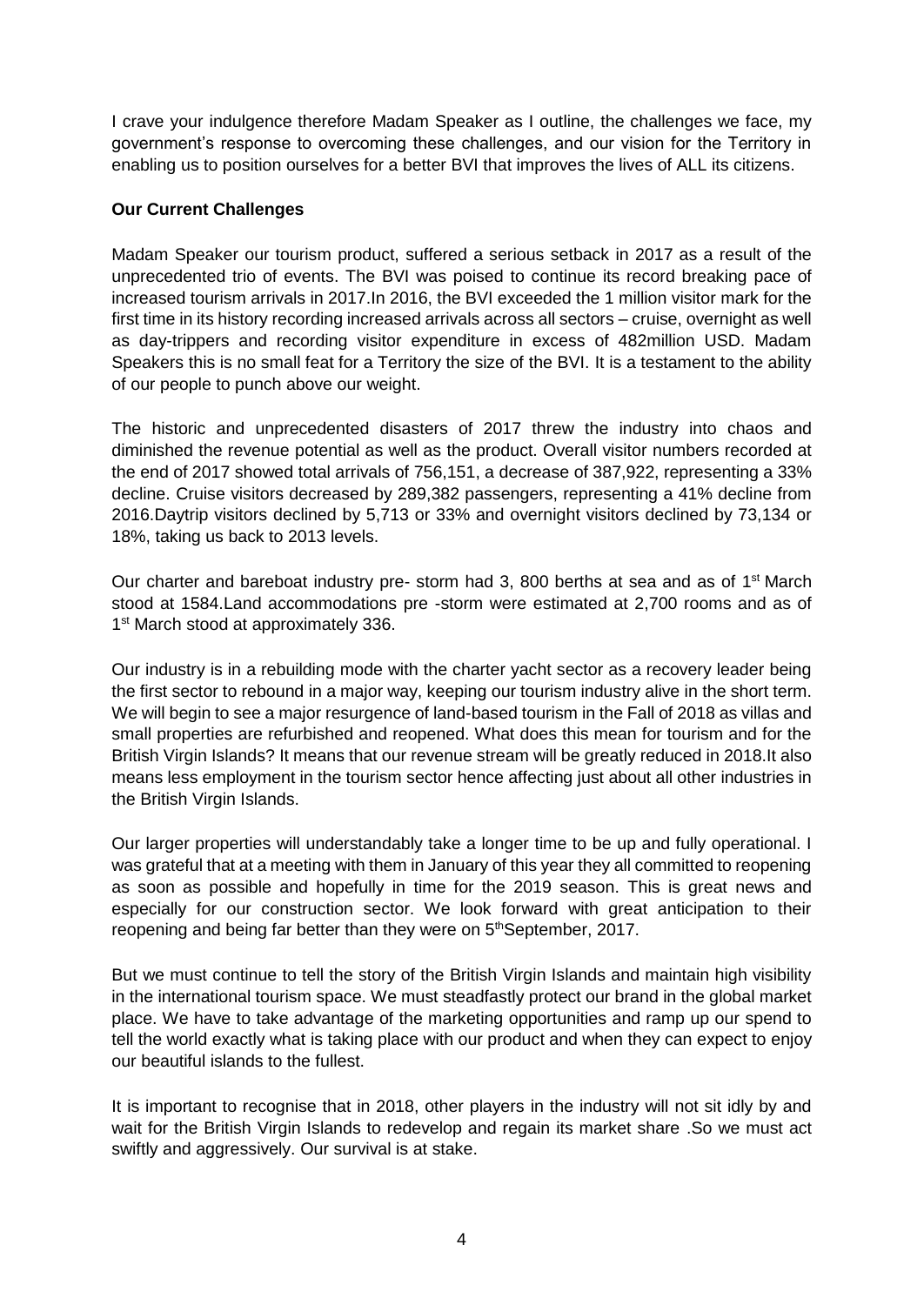Hurricane Irma underscored for us the importance of tourism to the British Virgin Islands. We know the benefits. We saw increases in revenue over the last five consecutive years and today we feel the pressure of the reduced revenue as a result of the decrease in visitor arrivals following the storms. Tourism is, without a doubt, a very important economic driver in the BVI economy.

We need to make deeper investments in tourism. Without a vibrant economy, we will never be able to pay for our social infrastructure such as roads, schools and health facilities. Without tourism, we lose thousands of jobs, business opportunities and the corresponding taxes from the economy as we are now experiencing.

Many visitors have come back this year out of a sense of loyalty to us and a desire to help but if we do not rebuild, the situation may be very different next year and beyond. We also have to address airlift issues. Our visitors have consistently said that it is too difficult and too expensive to come to the BVI. Expansion of the runway at the T.B. Lettsome International Airport is vital to our continued success as a tourism destination.

And, Madam Speaker, we must clean up the BVI. Those who refuse to act will be made to act. Let me repeat that Madam Speaker, Those who refuse to act will be forced to act in the further cleaning up of this Territory.

Madam Speaker these events have directly affected our Gross Domestic Product however, our financial services sector did not suffer significantly largely in part as a result of direct interventions by my Government, a resilient Registry of Corporate Affairs, which facilitated continued business in this sector even in the face of a devastated infrastructure and a nimble industry. Madam Speaker this was one of the very positive stories from Irma.

Beyond this however are the challenges we face from the European Union in their campaign to list countries that are in their own opinion, non-cooperative third countries. Also of significance are the pressures within the UK Parliament itself to mandate a move that is constitutionally tenuous, for the BVI to make its register of companies public. Madam Speaker these two issues, by themselves have the potential to significantly undermine our economy, the tax base on which central government depends to provide much needed services to the people of the BVI and the livelihoods of hundreds of people whose employment is in one way or the other connected to the financial services sector which is under direct threat.

Madam Speaker what we face with respect to these two issues alone, is a decision on whether we will continue to pursue our current financial services model or what actions this jurisdiction must take to make our financial services less vulnerable to these constant attacks.

As a Territory we must be even more vigilant in our effort to protect this most important sector of our economy during this post Irma period of vulnerability. Yet Madam Speaker I am very confident that with a united front, and with multi-partisan support in this Honourable House and in this Territory itself, with strong open debate we can come to a decision that will serve in the best interest of our Territory.

Madam Speaker in much the same way as the late Honourable Hamilton Lavity Stoutt and the late Hon Cyril B. Romney and many leaders did before them in various parts of the world, I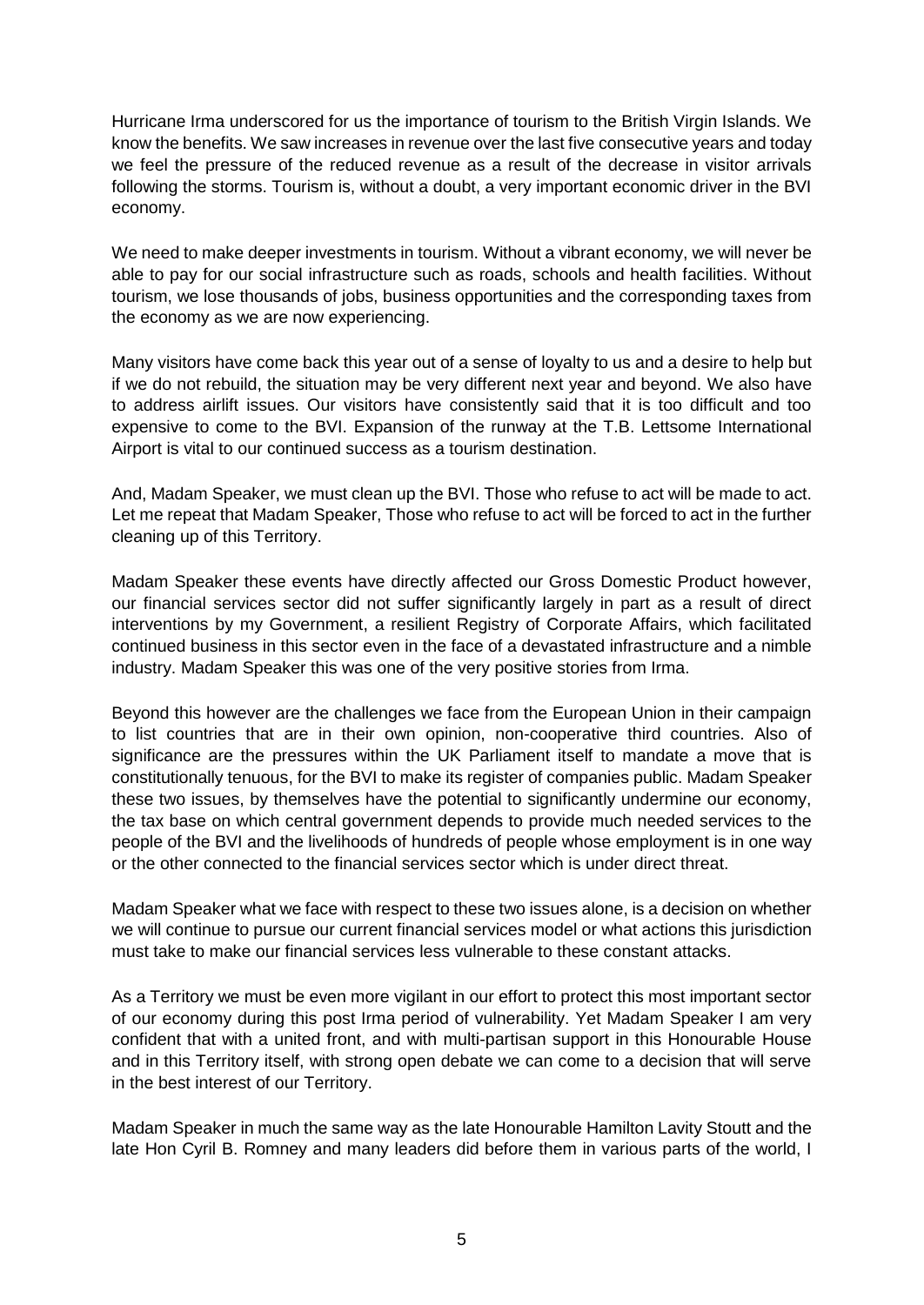stand before you to say that we shall overcome these challenges. Like Phoenix, we shall rise again Madam Speaker, greener, smarter and stronger; BVI STRONG!

This brings me to the greatest challenge that we face. This challenge madam Speaker is one which I must address, as it stands to destroy the very fabric of our society and the single most important factor that has been responsible for the success that we have enjoyed in the past; the single most important factor that has brought us from a subsistence economy, through dependence on Grant and Aid to having one of the highest per capita GDP's in the world.

Madam Speaker that greatest contributor to our success has been the benevolence of our people and selfless adherence to do what is right by your fellow man; despite what our own personal opinions may be of them.

Madam Speaker in many respects we have lost quite a bit of these qualities in favour of our own individual, though understandable pursuits of success. It is tearing us apart and has prevented us, in a time of great uncertainty and peril on our quality of life in the BVI to lose focus of the many grave matters we currently face; ranging from our own socio – economic issues within our borders to the eminent threat of demise of a sector of our economy on whose shoulders much of our economic success rests. Madam Speaker we must regain our socioeconomic excellence and hence we must cast aside this growing divisiveness with great haste and act collectively in the best interest of our beloved BVI.

#### **State of the Territory**

Madam Speaker the trio of events of summer last have left us devastated, there is no question about that; yet ahead of us although I see many obstacles to overcome, I also see real hope; hope that is reflected in the eyes of people who have endured so much hardship, and yet have the audacity to laugh in the face of adversity; most importantly, everyday they give praise and thanks to God. With this as a backdrop Madam Speaker I am confident that there is no hill that will be too high to climb, no ocean that will be too wide to cross and no adversary too big to face as the BVI forges ahead to restore itself.

Madam Speaker, the challenges of 2017 are reflected in our economic performance for the year. As I said at the outset of this address the size of our economy measured by gross domestic product (GDP) reached over a billion dollars in 2016 in nominal terms. At the end of 2017 our provisional estimate is that nominal GDP had declined to nine hundred eighty eight point five (988.5) million dollars.

In real terms which take price changes into account, at the end of 2017 our GDP was estimated at eight hundred eighty nine point two (889.2) million dollars. This represents a two point seven percent (2.7%) decline compared to real GDP at the end of 2016.

We experienced catastrophic levels of damage to the amount of an estimated three point six billion dollars in the entire economy or over three and a half times our annual Gross Domestic Product. The estimated relatively small decline of under three per cent in the size of our economy is thus quite remarkable but not without reason. The sustained performance of our financial services industry has helped to cushion the impacts of the notable decline in tourism and other industries after the devastating events in 2017.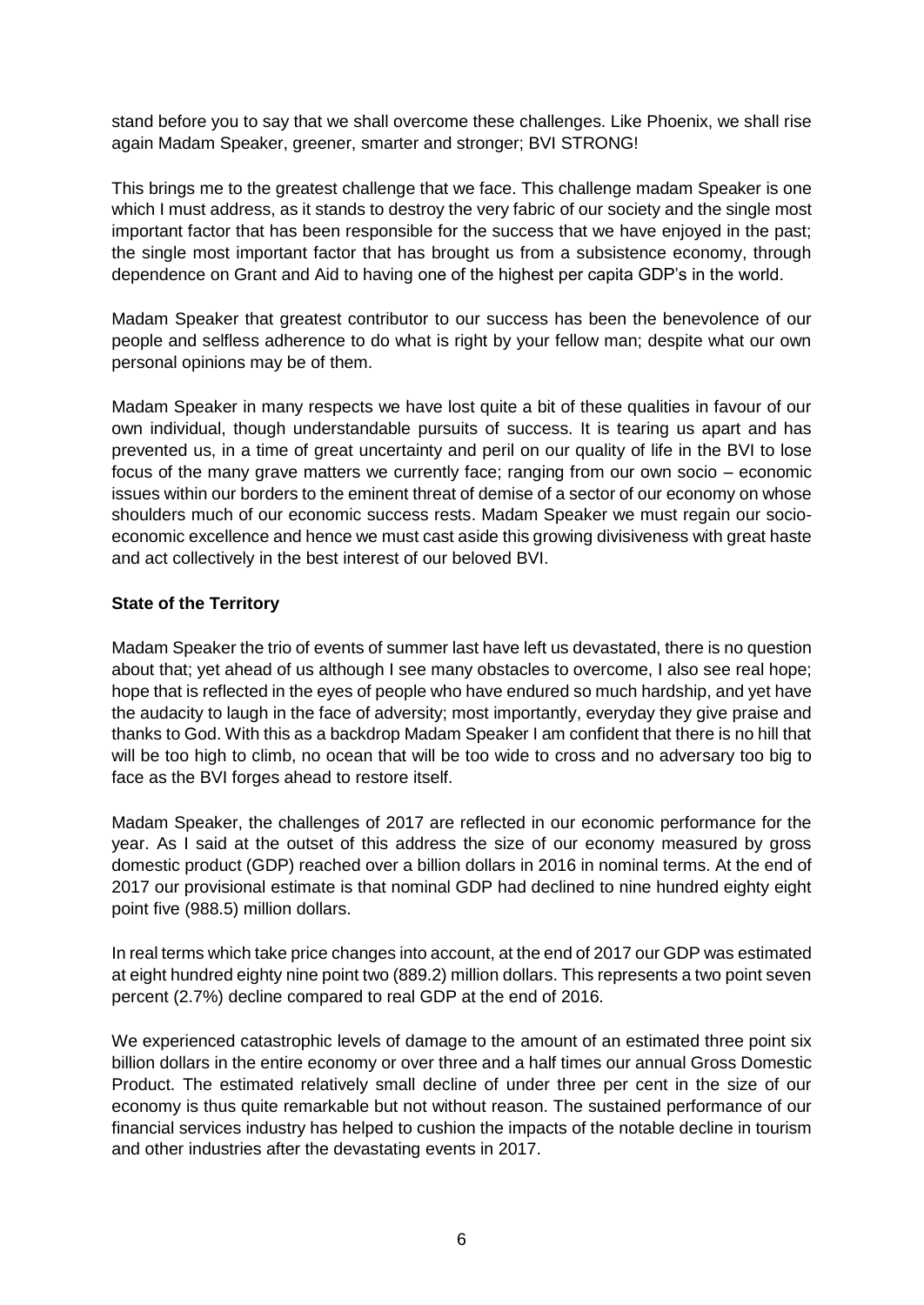The resilience in the Financial Services sector allowed for the associated strong performance of receipts of Government revenues from company incorporations up to the end of the year.

With its heavy reliance on physical infrastructure, our tourism industry did not fare nearly as well as I already explained. We had a mass reduction in tourist arrivals which has been felt across the economy, as damaged properties and vessels have resulted in laid off workers, idle taxi operators who have fewer cruise passengers to transport, and a corresponding decrease in provisioning and other services provided to the industry.

Through this unfortunate occurrence however, the need to rebuild has fuelled construction, which has served to provide buoyancy in an otherwise devastated economy and has cushioned the after effects of the 2017 storms. This spike in construction, and its continued strong performance into the medium term, is an important part of our strategy for the prosperity of our people in the medium term.

Madam Speaker, our inflation rate reached one point two percent (1.2%) in 2017, up from one point one percent (1.1%) in 2016. Maintaining low and stable inflation is an important economic target that we must control to retain or improve affordability in the BVI economy.

Madam Speaker, in terms of our economic recovery, I reiterate that much has been done but there remains much to do. Lofty GDP numbers nearing one billion dollars do not necessarily speak to the reality of people's lives. I know that people are hurting. My Government has and continues to be committed to improving our economic prospects and to improving the standard of living for all in the Virgin Islands.

#### **Fiscal Performance**

Madam Speaker, in 2017 Government revenue totalled approximately two hundred and ninety-two point nine (292.9) million dollars. This was thirty point two (30.2) million dollars less than the three hundred twenty one point one (321.1) million budgeted for the year. This means that even with revenue from financial services performing well above expectation, we brought in thirty million dollars or nine point three percent (9.3%) less than was budgeted. This demonstrates the significant impact of the storms in the months following their landing.

Our efforts to assist our people in rebuilding and piecing together our lives resulted in a thirty four point seven percent (34.7%) or sixteen point five (16.5) million dollar negative variance in collected taxes on international trade, including customs duties.But it was the right thing to do and we expect that with rebuilt homes, businesses and lives, we will have increased revenue in the future.

On the expenditure side, recurrent expenditure for 2017 totalled approximately two hundred and ninety-two point four (292.4) million dollars which was eleven point five (11.5) million or four point one percent (4.1%) above originally budgeted recurrent expenditure. Our efforts in particular to respond to storm impacts and to pay off outstanding utility bills drove the recorded over expenditure on operations.

Madam Speaker, overall total expenditure for 2017 was twenty one point eight (21.8) million less than budgeted, as several capital expenditure projects were suspended at the end of the year and focus was shifted to immediate recovery.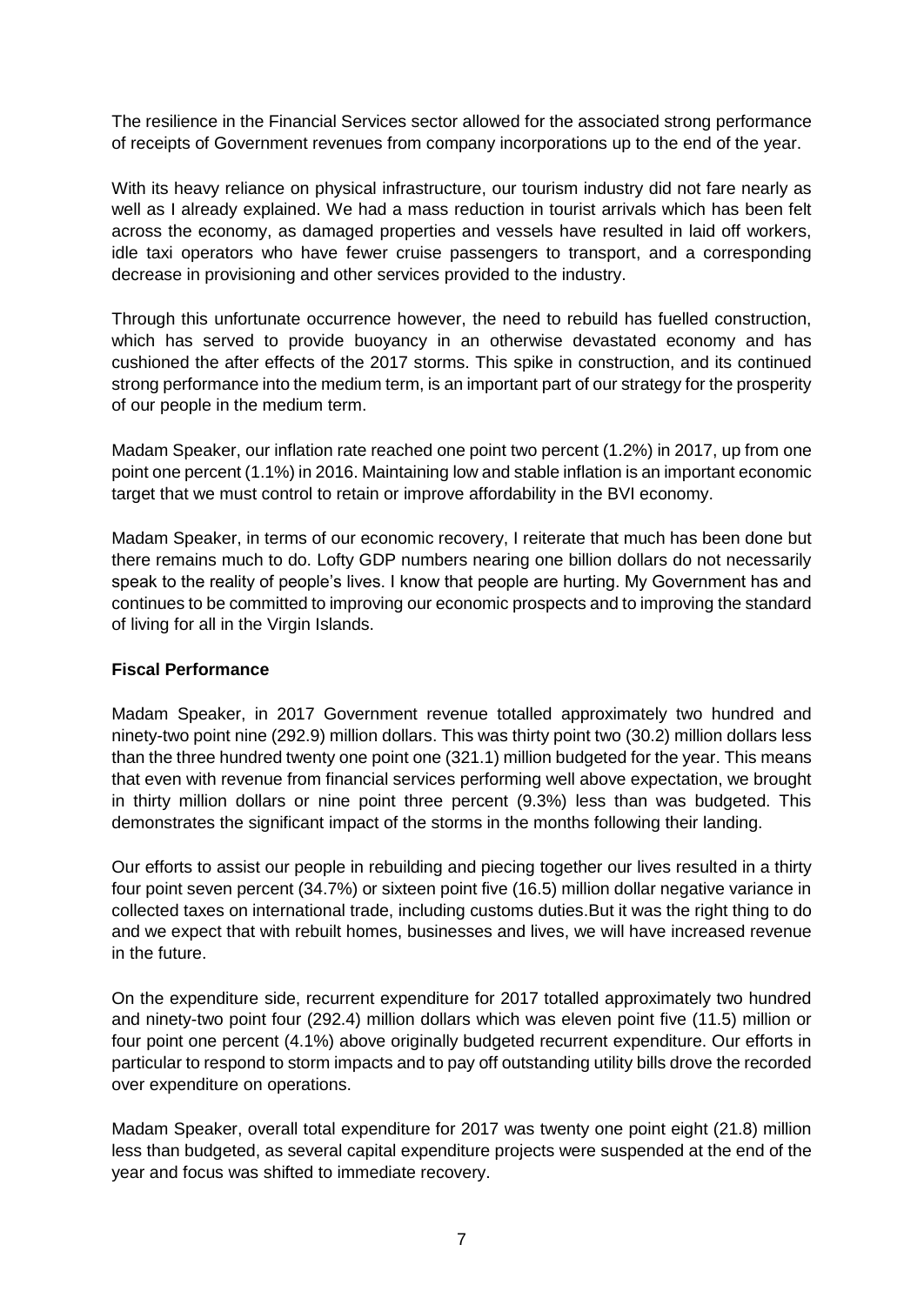Underperformance of revenue combined with over-expenditure on the recurrent side resulted in a smaller than budgeted recurrent surplus of approximately five hundred thousand dollars (\$500,000). Repaying our existing debt and making needed capital acquisitions and investments thus resulted in an overall negative balance brought into 2018.

Madam Speaker, as such we have had to borrow to finance our negative balance. Total public borrowing moved from approximately one hundred eighty two point seven (182.7) million dollars in 2016 to one hundred eighty eight point five (188.5) million in 2017. This figure is inclusive of total Central Government disbursed outstanding debt of one hundred twenty five (125) million dollars at the end of 2017.

The total debt of our Statutory Bodies at the end of the year was eighty two (82) million dollars which includes debt from the BVI Ports Authority, BVI Electricity Corporation, and the National Bank of the Virgin Islands. At one hundred eighty eight point five (188.5) million dollars, total public borrowing represented approximately nineteen point one percent (19.1%) of GDP at the end of 2017.

Madam Speaker, in terms of debt servicing, Central Government's principal and interest payments remained relatively low in 2017 totalling approximately eighteen (18) million dollars or one point eight percent (1.8%) of GDP.

Madam Speaker, additional borrowing will be necessary as we finance our recovery and development in the coming months and years. We must ensure though that any new borrowing is done responsibly, that the use of the debt incurred is done in a manner that is efficient and provides the highest possible value for money in its use. Madam Speaker it is important for me to point out that it is unacceptable in the face of the challenges that lie before us, that we facilitate any mechanism that does not allow us to take on additional debt at the lowest possible costs, that this debt is used in a manner that is transparent and fair, and that the resultant debt burden to central government is sustainable and does not compromise the lives of the future generations of this Territory. In light of this Madam Speaker it is of paramount importance, that while we concern ourselves with the immediacy of leading and providing the general services to the people of this Territory, it is vitally necessary to have a credible, multistakeholder mechanism to manage our recovery process, and in so doing strengthen the physical infrastructure of the Territory to meet the challenges ahead.

Madam Speaker, in theory, the possibility of following a different path existed. In theory, even though we have not received mammoth giveaway grants, we could have financed the recovery without increasing our debt level over an exaggerated period of time. But Madam Speaker, we are not dealing in theory here, we are dealing with the lives of our people. Hence the practical reality of our economy would make this option akin to economic suicide.

#### **Fiscal Strategy and Outlook**

Madam Speaker, in ensuring that additional borrowing is sustainable we recognise that as a Government we have to do things differently. Our fiscal strategy thus demonstrates how we can increase revenue and decrease recurrent expenditure.

Through our fiscal strategy this year we are expecting twenty nine point six (29.6) million in additional revenue. This additional money for our operations is anticipated from the already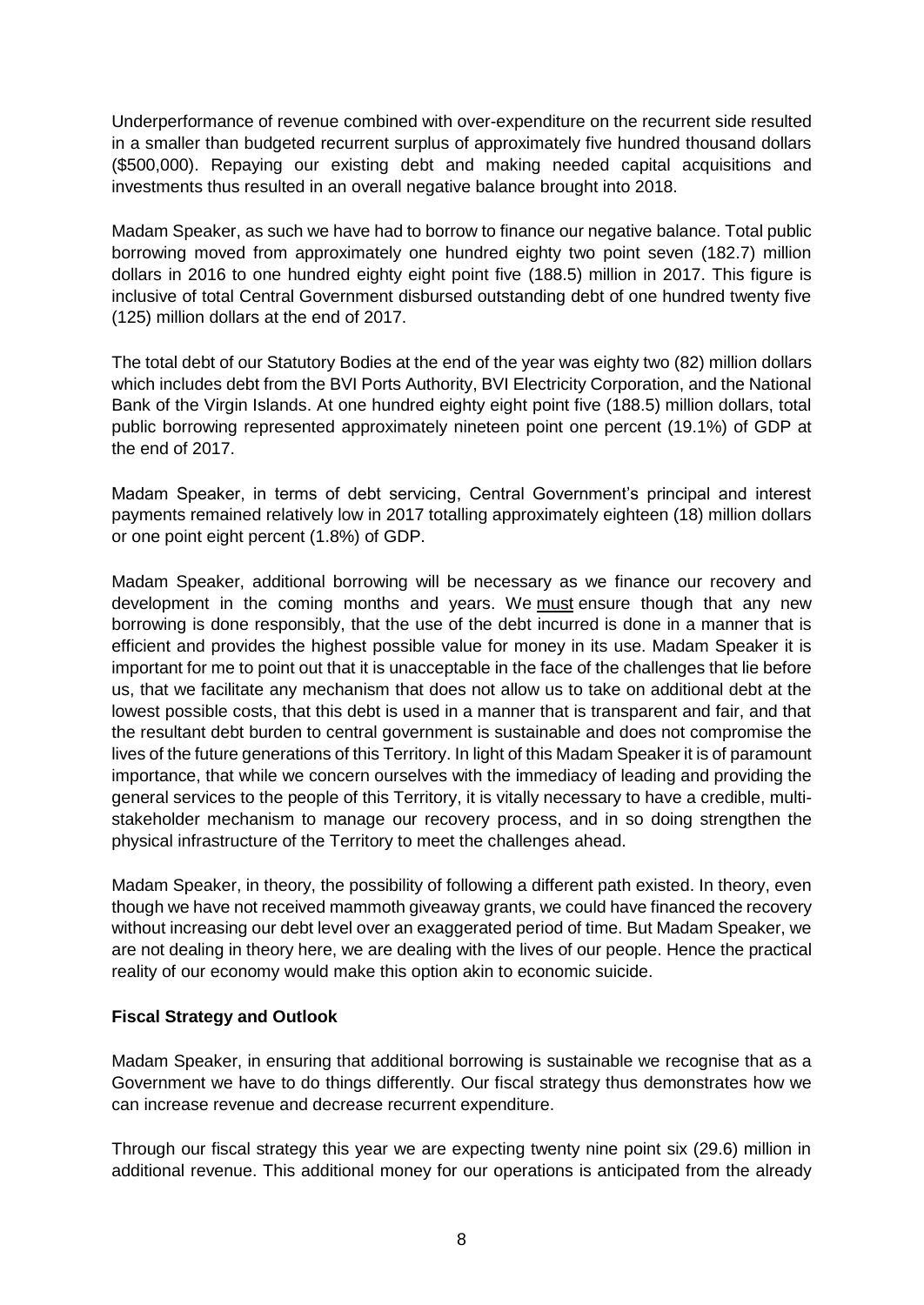implemented increase in financial services fees. With this additional revenue our total revenue budget is two hundred ninety-nine million, five hundred and twenty-five thousand, three hundred and sixty-six dollars (\$299,525,366).

Madam Speaker, on the expenditure side our Public Sector Transformation process is aimed at containing the operational costs of the public service while moving towards improved efficiency and effectiveness. We envision putting downward pressure on the costs of procuring goods and services, including rent, consultancies and assets like furniture and vehicles. We will accomplish this through better contract negotiation and the procurement processes. Madam Speaker, it is imperative now more than ever that we receive value for money for the people of this Territory; especially as we borrow in our collective names and on our children's future. Total recurrent expenditure is budgeted at three hundred and thirty five million, three hundred and ninety-one thousand, two hundred dollars (\$335,391,200).

Capital expenditure this year will necessarily be focused on recovery projects, and is estimated at fifty one million, seven hundred and fifty thousand, nine hundred and sixty two dollars (\$51,750,962). A significant portion of this expenditure will be spent on projects funded by the acquired Reconstruction and Rehabilitation Loan from the Caribbean Development Bank aimed primarily at rebuilding our schools, roads, and our water and sewerage infrastructure in the coming months.

Madam Speaker, our economy is an economy built on two major sectors or pillars, and underpinning both of these sectors of Tourism and Financial Services is the common denominator of SERVICE.

Madam Speaker, we are a service economy and we must keep that foremost in our minds at all times. Additionally, both of these pillars are reliant on inward investment and external forces. In both of these pillars we face fierce regional and international competition well beyond our shores. There are jurisdictions competing to take on our market share in financial services and in tourism if and where we fall short. Indeed Madam Speaker, we have witnessed this reality in terms of tourism in the months following the storms.

It is for this reason that we have to, relatively speedily, but also with care and due concern, invest in the recovery and development of the Territory's infrastructure. As we rebuild Madam Speaker, we must do so with resilience and sustainability at the forefront. The realities of our changing political, economic, social and environmental context refuse to be ignored.

Madam Speaker, through our efforts to grow our revenue base, contain operational costs and invest in our recovery and development, we are anticipating positive real economic growth in 2019. As our tourism sector recovers with landside hotel and villa properties repaired and rebuilt, we anticipate increased tourist arrival numbers in 2019. With the recovery of tourism and sustained performance of financial services, we anticipate real GDP growth of six point four (6.4%) percent in 2019.

Madam Speaker, this expectation will of course be dependent on our ability to keep things moving positively, have a sustainable recovery and development process over the coming months and provide the infrastructure that is vital to the successful operation of our industries.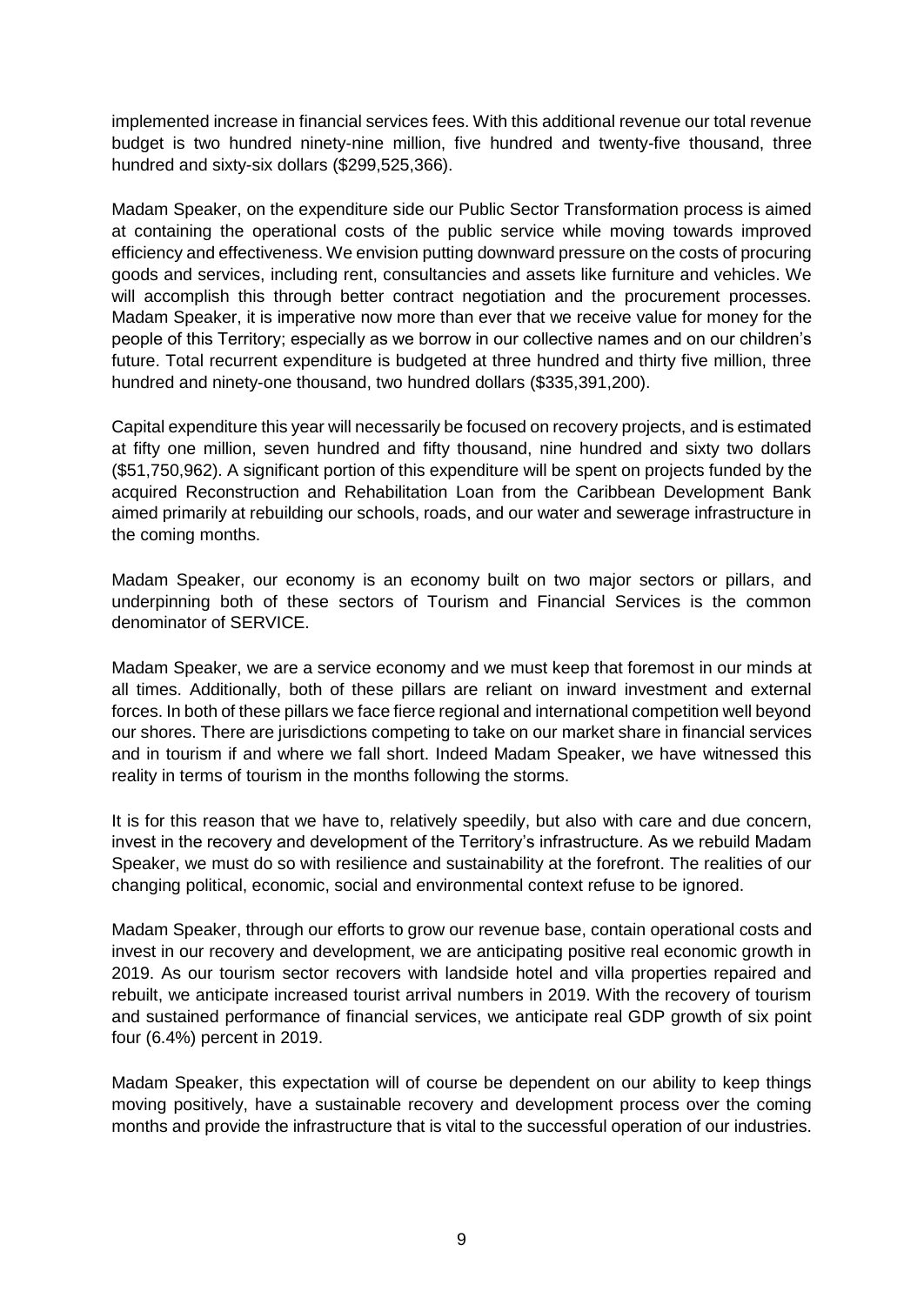#### **Shifting the Paradigm - The Road Map**

Madam Speaker, one of my Government's first priorities following the impact of the storms was to ensure that the basic needs of the population were met. Thereafter, we immediately embarked on planning our recovery and redevelopment. Our aim was and still remains to produce a comprehensive plan that covers the immediate, short term, medium term and longer term aspects of our recovery. We have produced a draft plan on which we have had widespread consultation. We have listened and taken on board your suggestions and constructive criticisms as to how best to propel and sustain our recovery and future development.

Madam Speaker because of the input of the people of the BVI, we expect to include in the plan projects that our people have suggested are vital to our recovery. Similarly, we are considering removing and/or placing less emphasis on certain projects that were not felt to be as crucial as we initially believed.

Madam Speaker central to the efficient execution of our recovery plan within a timespan that will have the greatest impact on the needs of our people now, and the sustainability and improvement on their way of life beyond that, must be an effective mechanism for the delivery of this plan. To expect the current systems of Central Government to cope with this gargantuan additional burden, while currently struggling to maintain our current commitments, is neither practical nor feasible. As a Government for the people and by the people, my colleagues and I are constrained to deliver a complex suite of interventions to restore and progress the BVI beyond its pre recovery status quo in order to protect our people and future generations for decades to come. I will go further Madam Speaker. These interventions go beyond our resources and so even as we welcome the UK guarantee and the significant amount of monies available through donations from the international community, we must put in place a structure for the management of these funds that would assure, first the people of our Community that the Guarantor, the UK and importantly the international donor community and your Legislators that these monies will be used for the purposes intended and approved by this House of Assembly and will uphold the principles of fairness transparency and efficiency at all costs. The mechanism which has been proven globally to do this in the best manner is an independent Recovery and Development Agency.

We have proceeded along these lines Madam Speaker, despite the misinformation that has been conjured up to prevent its formation. To act otherwise, Madam Speaker, will compromise the current way of life we all enjoy including that of the very people who oppose, but even more importantly, we must improve the lives of the people of the BVI who depend on us to do right by them. Madam Speaker, on this issue I must stand, as an experienced political leader on a matter of principle, for ALL the citizens and residents of the BVI now and generations yet unborn.

Allow me Madam Speaker, to make a few straightforward points about this Agency:

- a. It will deliver recovery and development at a pace that facilitates rapid economic and social redevelopment for the people of the BVI;
- b. It will enable access to investment, and funding from the UK, public, private, corporate and philanthropic sources;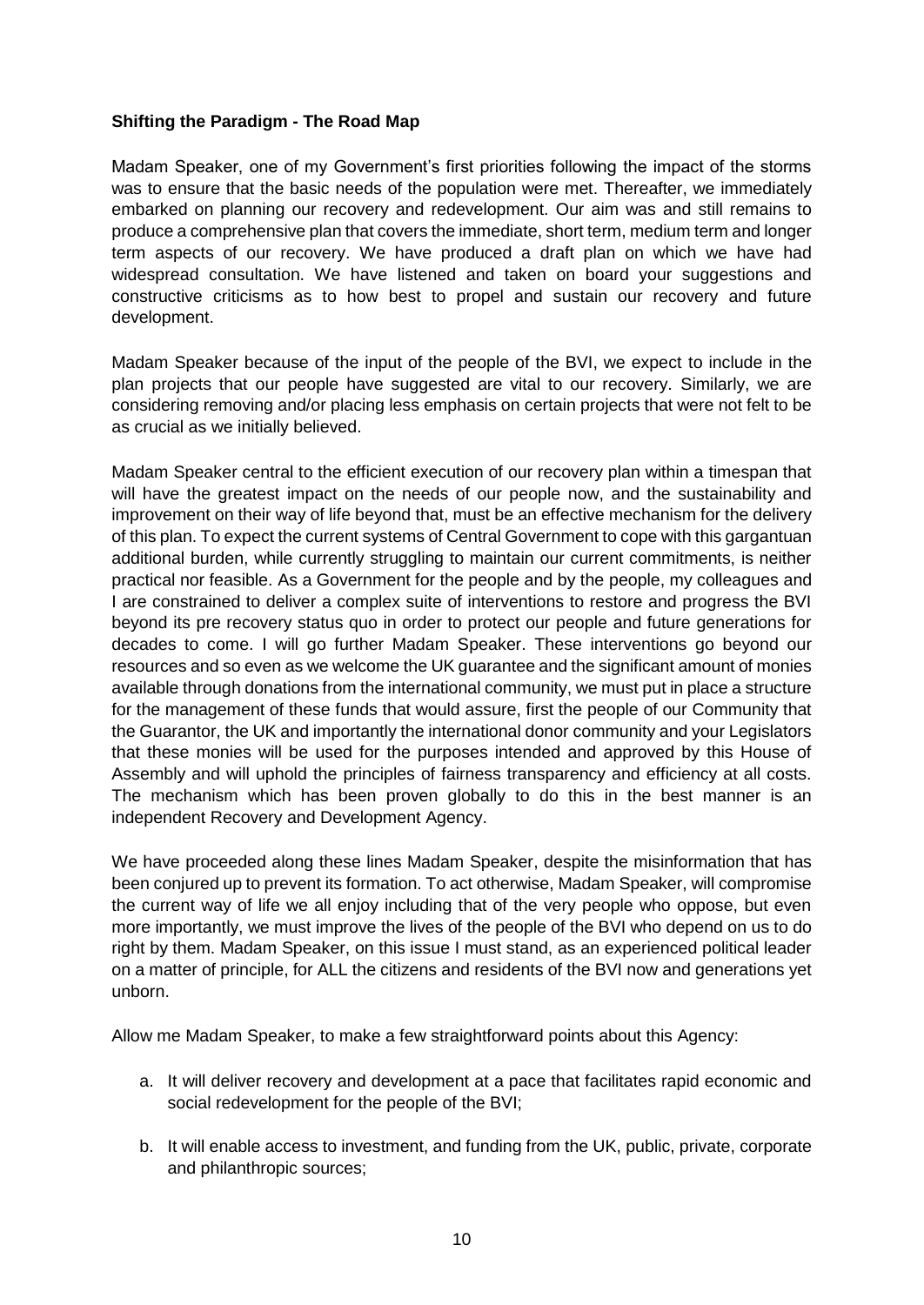- c. It will enhance the core capacity and capability to deliver recovery and development quickly, whilst enabling ministries (the public sector) to deliver their core services;
- d. It will ensure transparent dialogue among GOVI, RDA and stakeholders whilst sustaining GOVI's ownership and oversight of recovery and development process; and
- e. Legislation will provide for the agency to have a finite life and be accountable to the House of Assembly through Cabinet.

There is a lot of unhelpful chatter in circulation about the Agency being a Government within a Government; this is patently false: Madam Speaker it is difficult to understand the basis of this noise. Firstly, the Cabinet of the Virgin Islands must approve the Agency and set its terms of reference and modus operandi. Secondly, we as members of the House of Assembly will create the necessary legislation to establish the Agency to serve the people. Thirdly, we as members of the House of Assembly will set the framework within which the Agency operates. Fourthly, we the House of Assembly will give the Agency its vision, strategy and plan; and fifthly, the Agency is accountable to this House. In short Madam Speaker; it is ours!

Madam Speaker, amidst all the disastrous woes visited upon us by the unprecedented trio, numerous opportunities have presented themselves. We now have the opportunity to rebuild our country better, stronger, greener, smarter and more resilient. Opportunities are limitless for the public and private sector players. I remain confident that given the natural entrepreneurial spirit and skills of our people we are well poised to launch another chapter in our development history. Perhaps most importantly is the fact that time marches on and as I said just over a week ago, we cannot continue to live in a bombed out shell of what was our beautiful BVI.

Madam Speaker, my vision for the BVI is informed by what I believe our beloved Territory should look like in say the next ten years.In order to aid in the enunciation of this vision, I wish to explain this vision in two five year slots.

At the end of the first five years Government, or the BVI in general should be well advanced on its infrastructural revitalization that adequately supports its key industries of tourism, financial services and agri-business including fisheries. This dictates that we must fix our transportation network systems – roads, air and seaports. Movement of people and goods into, from and within the entire network of islands forming the BVI should be brought into the 21<sup>st</sup> century. Underpinning this should be the modernised private structures to accommodate economic activity and public institutions such as state-of-the-art buildings, environmentally friendly resorts, majority locally owned and operated marinas, fishing fleets, ferry vessels, yachts, and the legal structures and institutions to support the growth and sustainability of an economy geared towards the active participation of the people of these Virgin Islands.

Madam Speaker, my vision is for easier private access to financial capital for all business entrepreneurs within the BVI.It is no secret that I am wedded to the idea that if we are to grow the BVI in a sustainable manner, we must support the involvement and active participation of small and medium size enterprises in the Territory. I would much prefer prospective entrepreneurs exerting most of their energies on developing viable business plans for growing their businesses rather than stressing over unlocking financial capital.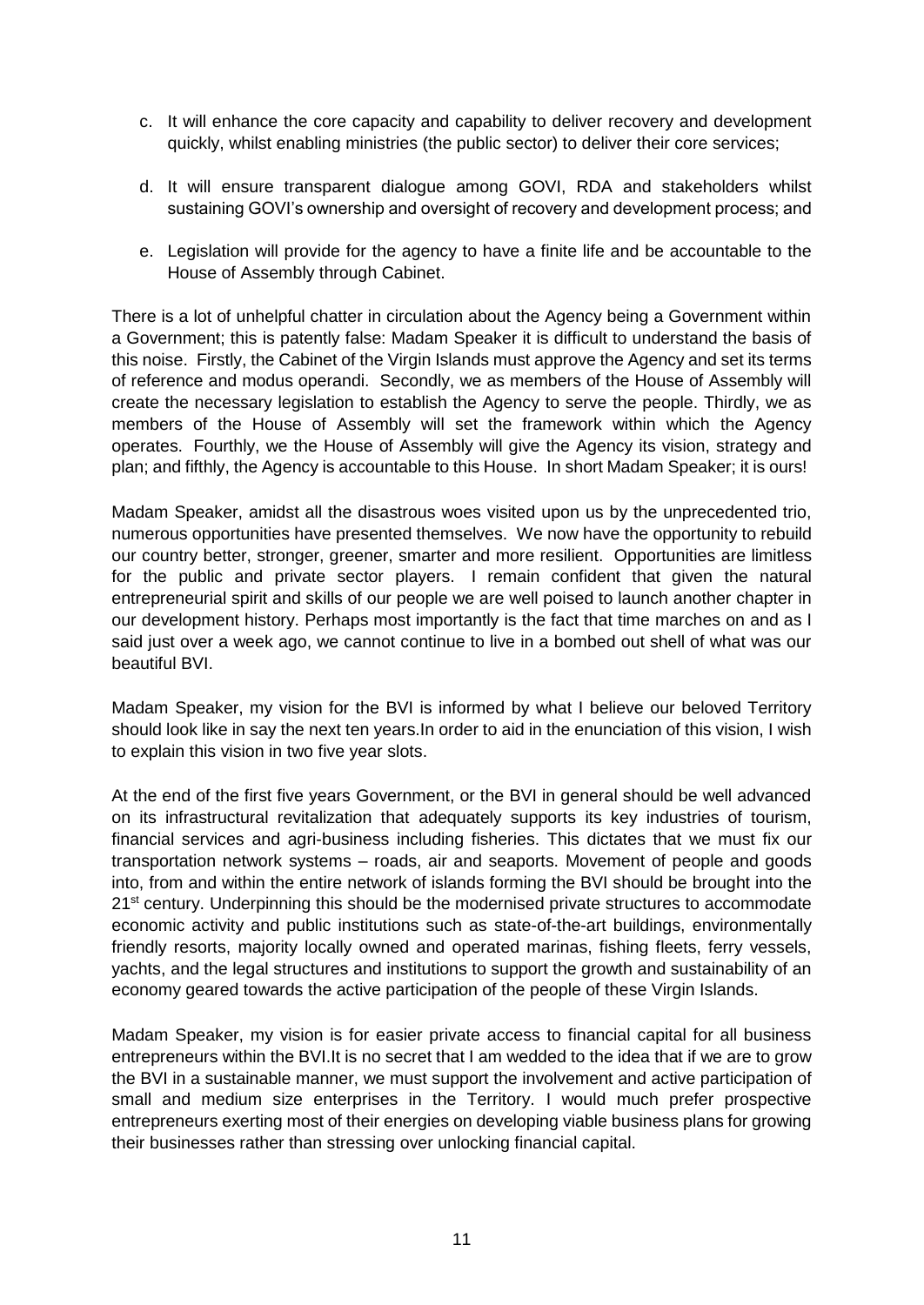Madam Speaker, given the nature of our leading economic sectors, it behoves us to embrace existing technologies to modernize our communication networks domestically and internationally. The digital world threatens to pass us by unless we can hurriedly hitch ourselves onto that speeding train to the virtual world. The sweeping winds of the hurricanes afford us the opportunity to launch anew our e-Government initiatives. We need to encourage our communication and internet providers to bring us to the game.BVI must find itself at the forefront of telecommunication (ICT) advances. We cannot, we must not stand still in this space. To do so will mean losing our productive industries.

Madam Speaker, in the latter five years, I see the BVI as a striving mecca. We would have transitioned to a jurisdiction offering a wider suite of financial products with greater economic substance and sectoral linkages to the rest of the economy and fuelled by private sector activity. This is the endgame Madam Speaker, for the private sector to flourish and drive the economy; an economy that will be shaped and driven by our people through their success stories. In this society Madam Speaker, central government will be a facilitator of the success of the Territory and not a competitor with our private sector. This is a fundamental point that every successful economy in the world today has recognised as counterproductive to efficient markets.

#### **The Budget**

Madam Speaker, this 2018 budget presented an opportunity for my Government to manage both capital and recurrent expenditures in a manner that correlates with our current economic reality. This opportunity, nonetheless presents certain challenges since we are constrained by a sharp reduction in available resources at a time when we need to bolster economic activities to stimulate economic growth to maintain the standard of living and prosperity that we have grown accustomed to here in the Virgin Islands. This Madam Speaker, difficult as it may be, remains a surmountable challenge that presents additional opportunities as well.

Madam Speaker, total revenue of two hundred and ninety-nine million, five hundred and twenty-five thousand, three hundred and sixty-six dollars (\$299,525,366) is projected for this 2018 fiscal year. This is a 7.3% decrease or twenty-three million, five hundred and eightyseven thousands, two hundred and sixty-five dollars (\$23,587,265) less than the 2017 estimate of three hundred and twenty-three million, one hundred and twelve thousand, and six hundred and thirty-one dollars (\$323,112,631).

Madam Speaker, based on the 2018 revenue projections, and total estimated recurrent expenditure, including public debt and fund contributions, we are anticipating a recurrent deficit of fifty-three million, two hundred and ninety-one thousand, one hundred and thirty-four dollars (\$53,291,134). This amount is projected to be partially funded from loans and fund contributions, as well as insurance proceeds.

Madam Speaker, from the schedule before you, you will also note that total recurrent expenditure, including debt service and funds contributions, for fiscal year 2018 is estimated to be three hundred and fifty-two million, eight hundred and sixteen thousand, and five hundred dollars (\$352,816,500). This Madam Speaker represents a 14.4% increase over the 2017 allocation of three hundred and eight million, one hundred and eighty-seven thousand, one hundred and thirty-one dollars (308,187,131). This increase is primarily attributed to my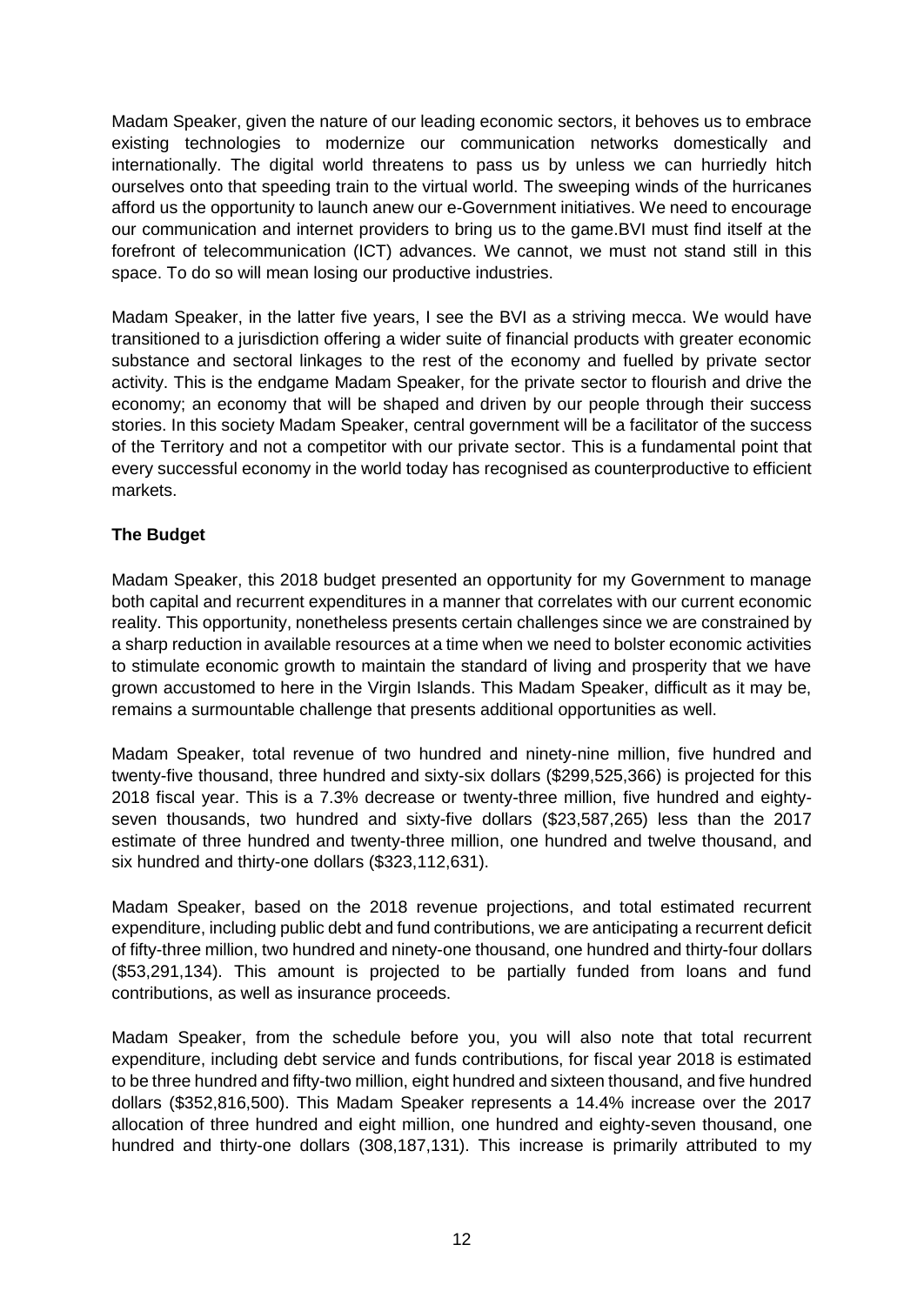Government's undertakings across various sectors and agencies in response to the ongoing recovery and reconstruction work.

Madam Speaker, we have distributed the revenue projected in the budget as follows:

- Constitutionally Established Departments, two point three percent, 2.3%
- Governor's Group, ten point eight percent, 10.8%
- Premier's Office, seven point seven percent, 7.7%
- Ministry of Finance, nine point five percent, 9.5%
- Ministry of Natural Resources and Labour, four point four percent, 4.4%
- Ministry of Education and Culture, fifteen percent, 15%
- Ministry of Health and Social Development, twenty-two point seven percent, 22.7%
- Ministry of Communications and Works, fourteen point one percent, 14.1%
- Pensions, Public Debt & Funds Contribution, thirteen point five percent, 13.5%

Madam Speaker, in 2018 we projected development expenditure to be fifty one million, seven hundred and fifty thousand and ninety-six dollars (\$51,750,096). This amount comprises of capital acquisitions of six million, two hundred and thirty-seven thousand, eight hundred and sixty-six dollars (\$6,237,866), and forty-five million, five hundred and thirteen thousand, and ninety-six dollars (\$45,513,096) for infrastructure development across the Territory.

The Governor's Group has been allocated seven million, nine hundred and sixty-seven thousand, eight-hundred dollars (\$7,967,800), or fifteen point four percent (15.4%) of the Development vote.

Madam Speaker, in this budget cycle, the Governor's group will:

- a. support the development of disaster management programmes and re-establish appropriate hazard monitoring systems as well as improve the coordinated management of pre and post disaster funding and place greater focus on accountability. We will embark on repairs to critical systems including sea and air port facilities and the implementation of the Emergency Housing Programme.
- b. rebuild and restore confidence in the public service. We will seek to restore as many Government owned and rented spaces as possible to enable public officers to better serve the public. We will also place emphasis on an enhanced customer service experience.
- c. fully restore damaged judiciary facilities during this budget cycle.

Madam Speaker, the security of the Territory and the detection of violent and serious crimes remains high on my government's agenda. The Royal Virgin Islands Police Force (RVIPF) currently has six UK detectives in the Territory. We will, in this cycle, place priority on the restoration and improvement of public CCTV and in enhancing firearm capability and capacity. We will introduce an ARV model (armed response vehicle) by the end of April 2018, giving 24 hour armed coverage to Tortola. The Force is also on stream to re-establish a K-9 unit by the end of the 2<sup>nd</sup> Quarter. We will grow the Marine Unit, recruit ten additional marine officers in 2018, and enhance the level of operational cooperation and resource sharing between our border control agencies and the Royal Virgin Islands Police Force.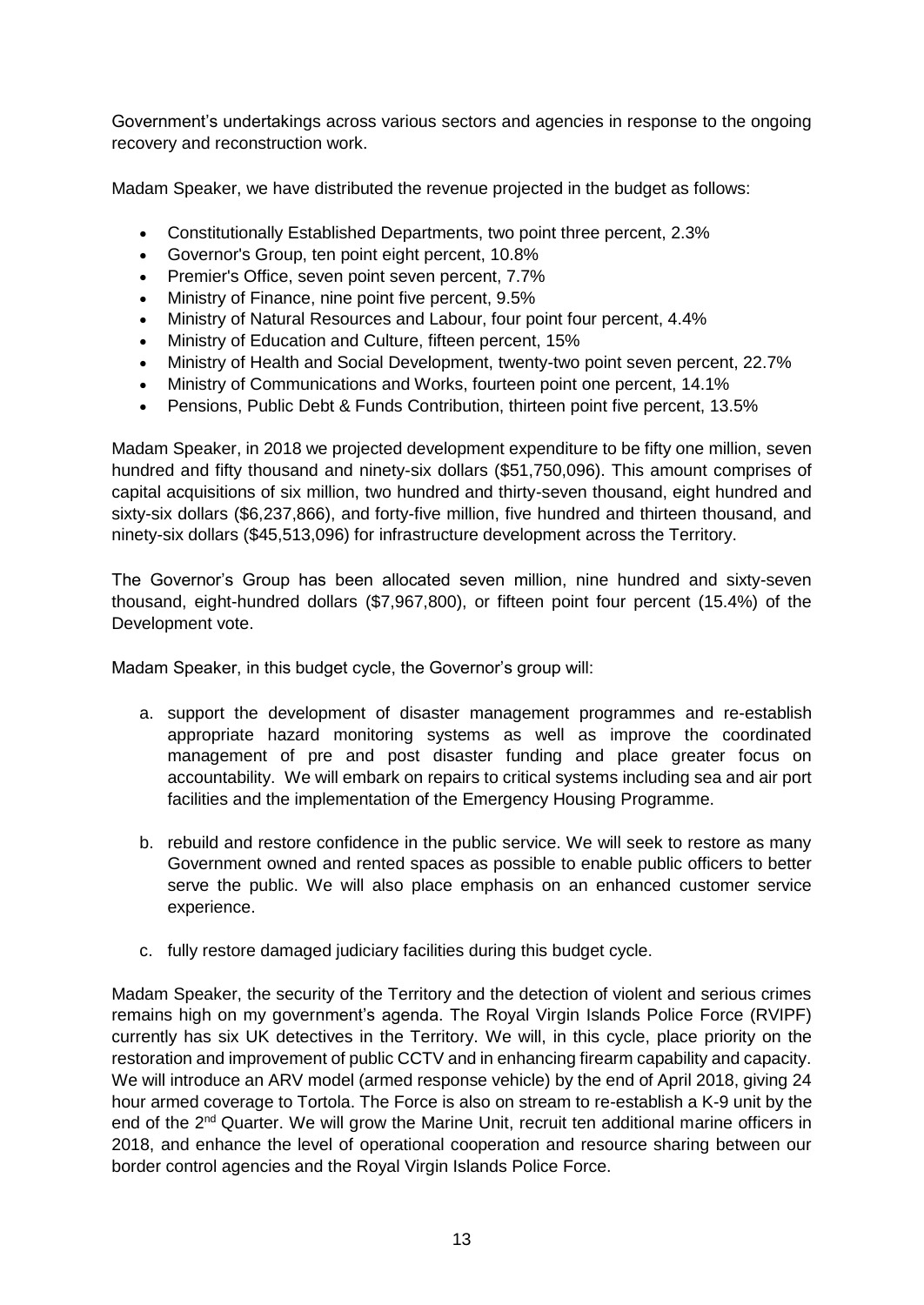Finally, we will focus on the commencement of the Archives and Records Management Act, 2010 which is pivotal to the frameworks for e-Government, Freedom of Information, Data Protection and other initiatives associated with transparency, good governance, accountability and Public Service transformation. Importantly, Madam Speaker, it is also my Government's intention to construct and outfit a new building facility for the Department of Disaster Management, which will also host the NEOC; the current DDM/NEOC building is not fit for purpose, and structurally unfit for repair.

Madam Speaker, I also take a moment to express my gratitude to the Prime Minister of St. Lucia, Mr. Allen Chastanet, his Government, and the people of St. Lucia for housing the Commercial Court until it was relocated to the BVI, and the soon to be relocate inmates from our Balsum Ghut Facility from Her Majesty's Prison (HMP). I would also like to record my thanks to the Financial Services Industry for contributing to the refurbishment of the Commercial Court in the BVI which should be ready for occupation shortly.

Madam Speaker, it also bears special mention that the BVI had been a low crime or no crime jurisdiction for decades and I am committed to stamping out crime wherever it rears its ugly head and to work with the National Security Council and the Commissioner of Police to ensure a more vigorous detection and prevention platform.

In the Premier's Office, one hundred and seventy-one thousand, three hundred and fifty-five dollars (\$171,355), has been allocated for Capital Acquisitions.

Madam Speaker, the efficient management of our borders is becoming even more important, and we have embarked on an ambitious programme of modernization within the Immigration Department to effect this. This, coupled with an aggressive e-Government effort is expected, in concert with the public sector reform initiative, to result in noticeable gains in the efficiency and effectiveness of the public sector's service delivery. In addition, we will promote the viability of our small and medium sized businesses within the Territory through the BVI Innovative Business Lab, jointly funded by OCTA and the BVI Government. Further, we expect that the continued progress within the Central Statistics Office will soon provide us with more readily accessible data and statistics that will allow for better informed decision making at the policy level throughout Central Government. We have also taken action within the Premier's Office, as a result of the large scale destruction within the yachting subsector to enact the Nairobi Convention on wreck removal to ensure that hazards to navigation and the environment from wrecks are minimized.

In the Ministry of Finance, six million, seven hundred and forty-six thousand, five hundred and ninety-six dollars (\$6,746,596), or thirteen percent (13%) of the Development vote has been set aside for various capital improvement initiatives. Most importantly, four million seven thousand and ninety-six dollars (\$4,007,096) has been set aside from the CDB Rehabilitation and Reconstruction Loan to assist with contingencies relating to projects across all Ministries.

Madam Speaker, the Ministry of Natural Resources and Labour has been allocated eight hundred and twenty-five thousand dollars (\$825,000), or one point six percent (1.6%) of the entire Development vote. Madam Speaker, the importance of the environment and our natural resources cannot be overstated. We had extensive damages to beaches, marine shelters, mangroves and reefs. The threat to the marine life comprised an important part of our food security framework. Harm has been done to our farmers' ability to generate local produce with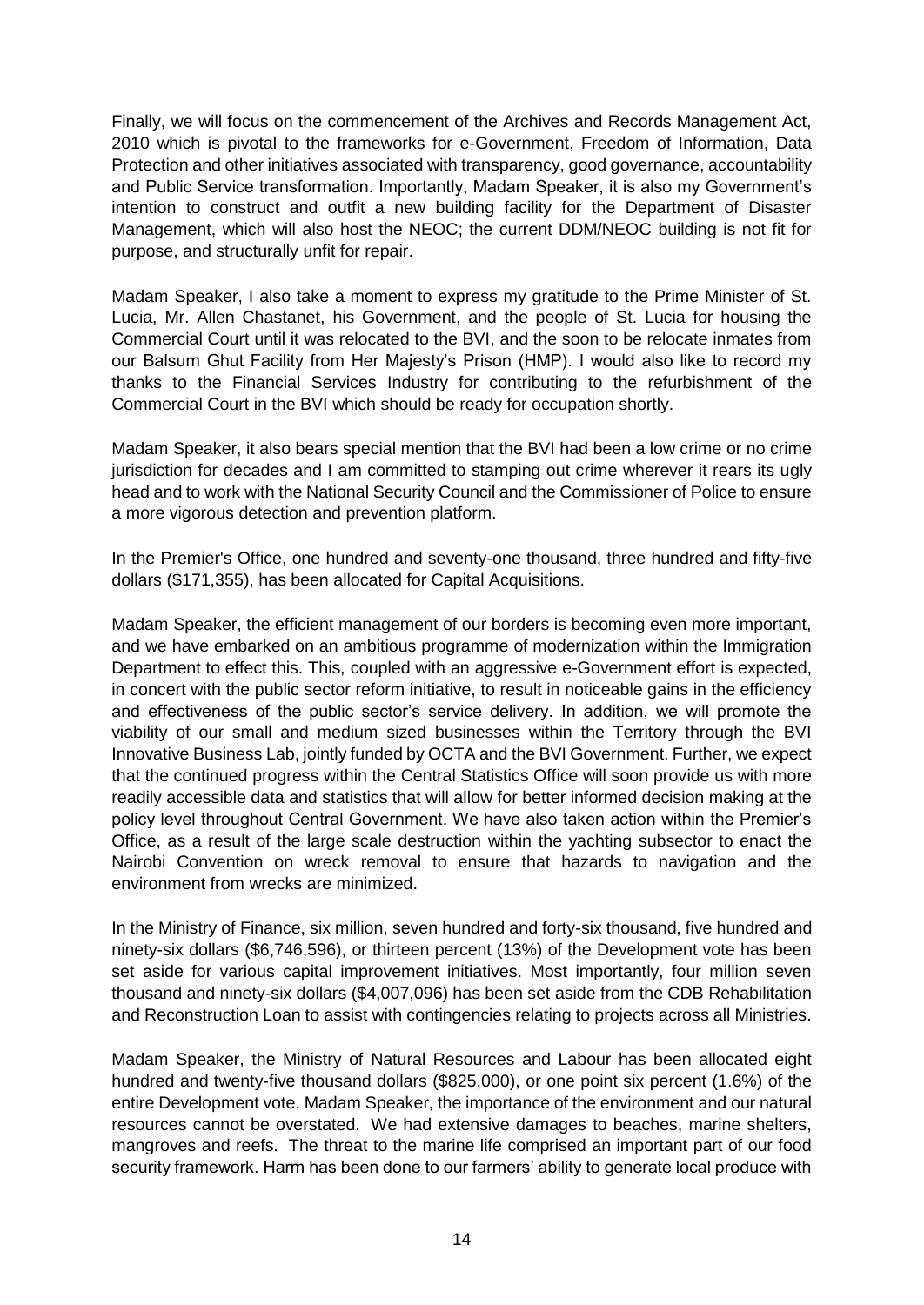further shocks to food security. My Government will strengthen both the fishing and farming communities by investing in the re-development of the sectors to ensure greater selfsustainability and reliance. Madam Speaker, as a start, three hundred thousand dollars (\$300,000) has been allocated to undertake repairs and maintenance work at the BVI Fishing Complex.

The removal of derelict vessels from our shores coupled with the re-vegetation of our beaches and the rehabilitation of our mangroves and other coastal communities is a must. The completion of the Environmental Management and Climate Change Bill will provide for the establishment of a framework for improved stewardship of our natural resources. We will also continue work on the photogrammetric mapping of the Territory.

In the Ministry of Education and Culture, we allocated six million and sixty-eight thousand, one hundred and ninety-five dollars (\$6,068,195), or eleven point seven percent (11.7%) of the Development vote. Education is the key to the development of our Territory and we must continue to invest in our children.

We are rebuilding our schools through public private partnerships, rebuilding stronger and more resilient infrastructure, ensuring that our schools are greener, disability ready and technologically savvy. The Enis Adams, Primary, Jost Van Dyke Primary, Robinson O'Neal Memorial Primary and the Bregado Flax Secondary Division are all on track to be completed by 2019.

Work will be carried out at the Elmore Stoutt High School to repair the L-shaped building to house the senior secondary students (Grades 10-12).Grades 7-9 will remain at the old CTL building to continue their full day of school.

Works have begun to have the Leonora Delville Primary School repaired to ensure that the students on the western end of the island can move from the tents presently being used. Other schools will need to be addressed and there will be continuous work throughout the year on all the schools.

Achieving the UNESCO *Education For All* Goals as well as the strategic imperatives of the Education Sector Strategy 2012-2021 is of paramount importance. Training of our Education Officers, Principals and teachers must continue in order to strengthen the leadership and instructional competence in our education system.

Youth Development and discouraging anti-social behaviour is high on the agenda. We will continue to build and strengthen after school programmes as well as introduce other programmes to reach young people.

Madam Speaker, work will continue at HMP to ensure that the institution is safe and secure. The buildings are well on the way to being completed.

Through the Department of Culture the Ministry will be seeking to advocate cultural skills development and job creation. Finally Madam Speaker, this year, we will begin to look at rebuilding the library services.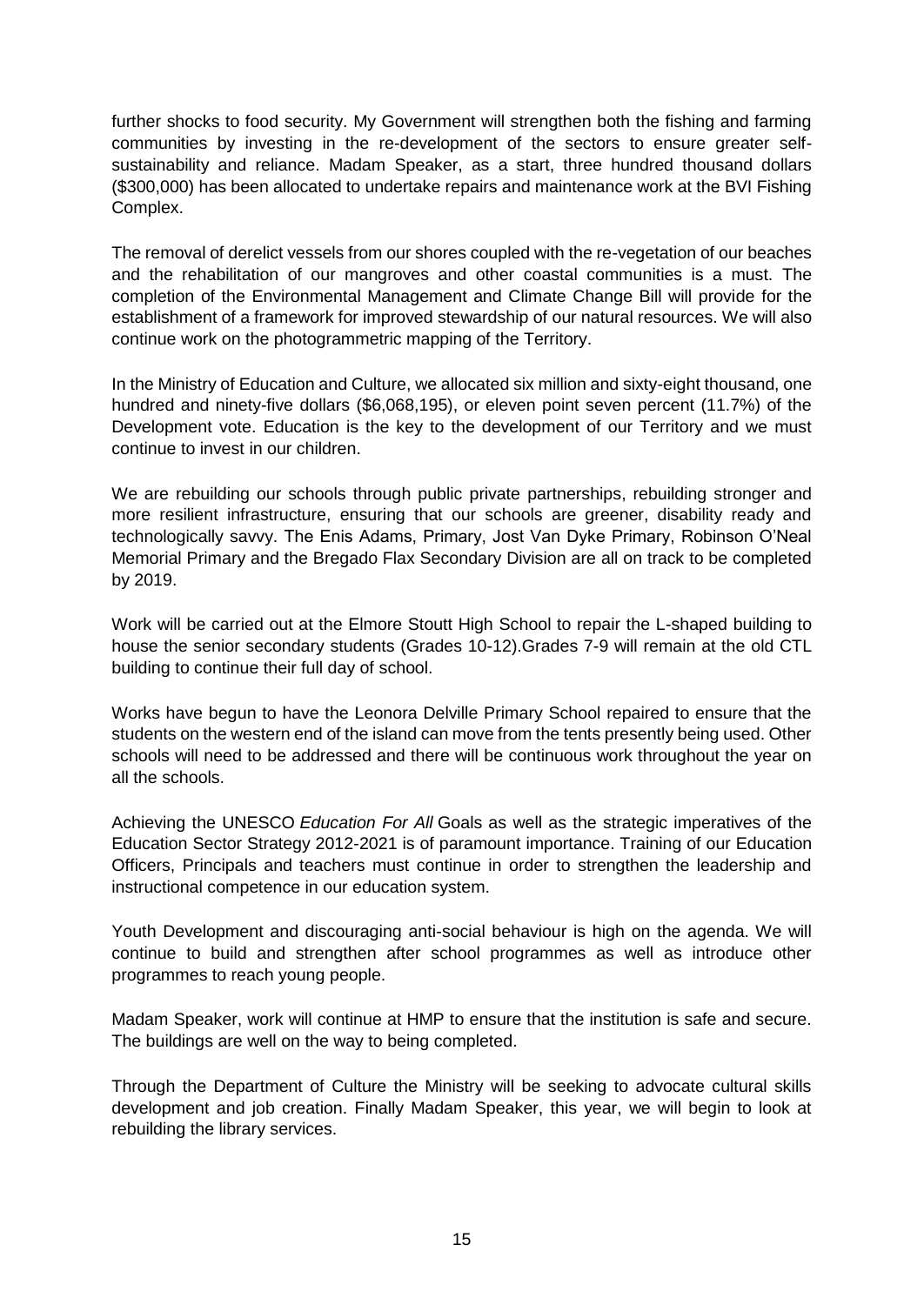Madam Speaker, in the Ministry of Health and Social Development, two million six hundred and fifty-one thousand, two hundred and sixteen dollars (\$2,651,216), or five point one percent (5.1%) of the Development vote has been allocated to various capital initiatives, including work at the Nurse Iris O'Neal Clinic on Virgin Gorda. Upgrade to the clinics throughout the Territory will commence this year, and to do this, two hundred thousand dollars (\$200,000) has been allocated. Work will also continue on the 911 Emergency System through an allocation of three hundred thousand dollars (\$300,000).Madam Speaker, part of Government's responsibility in disasters is to promote economic recovery and growth with equity. This includes providing social safety nets. This year, fifteen million dollars (\$15M) will be allocated towards housing support to families, based on financial need.

My Government is also determined to fully restore social services to seniors, children, persons with special needs and other disadvantaged groups that have been displaced since the passage of Hurricane Irma. The Autism Centre and Rainbow Children's Home will be restored with the kind generosity of several partners, and repairs will be carried out to several Community Centres that are used as emergency shelters throughout the Territory. Repairs to the Adina Donovan Home and the Virgin Gorda Elderly Home are also nearing completion.

The restoration and redevelopment of public health facilities continue. Reconstruction and refurbishment works are being carried out in Long Look, Cappoon's Bay, North Sound, Jost Van Dyke and several other locations.

Madam Speaker, we will also continue with accreditation efforts of Peebles Hospital and expand the range of healthcare services provided in the Territory.

In the Ministry of Communications and Works, twenty seven million, three hundred and twenty thousand dollars (\$27,320,000), or fifty-two point eight percent (52.8%) of the entire Development vote has been allocated, in part, to upgrade and repair the Territory's damaged infrastructure. Most specifically Madam Speaker, this money has been earmarked for reconstruction of the Territory's roads and revetment barriers including constructing drains and sidewalks at Carrot Bay. In Cane Garden Bay, improvements to the road and revetment barriers will continue. Madam Speaker, improvements to the Territory's sewerage system will also continue, especially in the East Long/Look, Road Town and Purcell area, as will stabilization projects, including construction of retaining walls in various areas including Great Mountain, Sabbath Hill, Little Dix Hill, and Long Trench.

Madam Speaker, I have already spoken at length about tourism but would like to add that the BVI Tourism Industry registered an historic year in 2016 which resulted in an economic impact surpassing \$482 million.

As we seek to rebuild BVI tourism it must be based on the following four (4) principles:

- a. Protecting the BVI brand position globally;
- b. Rebuilding tourism infrastructure to a category 5 standard on the landside and on the marine side in designing boat storage facilities to withstand the same;
- c. Leapfrogging wherever possible our competitive advantage in areas such as environmental management, yachting, private islands, unique restaurants and beach bars, resort development and island-hopping capabilities; and
- d. Positioning the BVI to attract new investment in the hospitality industry.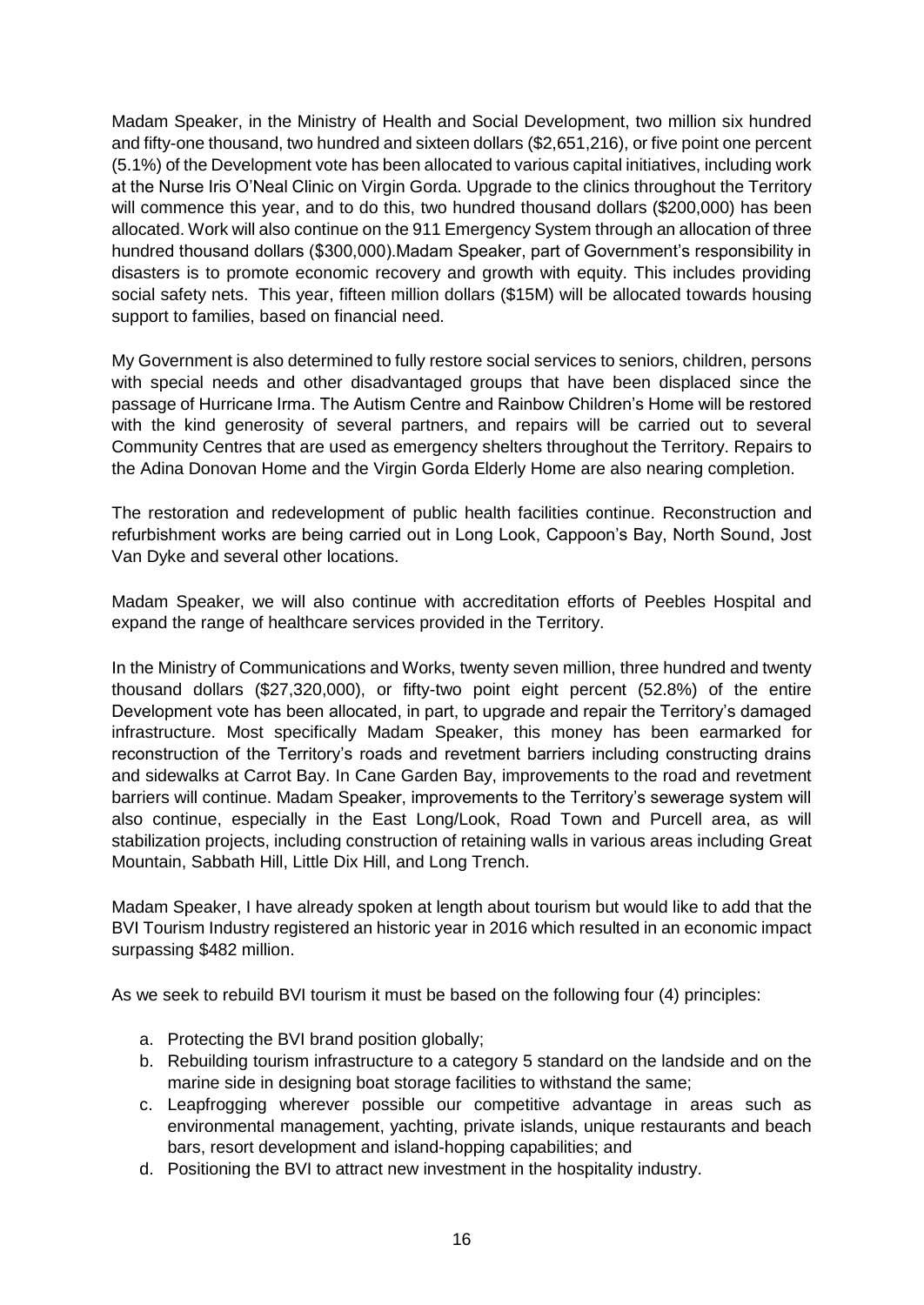#### **Financial Reforms**

Madam Speaker, it is my Government's intention to strengthen public financial management by reforming our public financial management laws and laws related to fiscal rules and responsibility and budget stabilization. Revision of the Public Finance Management Act will allow for greater co-management of our public finances, thus creating greater transparency and accountability in the authorisation of expenditures, administration of special funds, management and control of the public debt, and the preparation of public accounts and reports on public finances and performance. It will also call for greater accountability of public entities and State Owned Enterprises. In essence Madam Speaker, this reform will help to ensure the soundness of decisions that are being made, and will hold the Government increasingly accountable to the people.

Although this is not a reform but certainly a requirement, I am pleased Madam Speaker that annual accounts for the years up to 2015 are now with the Auditor General for auditing. I look forward to laying these on the Table of this Honourable House once they are completed.

Madam Speaker, to strengthen fiscal governance, particularly as it relates to procurement, new guidelines and proposed legislation will be presented to this Honourable House for approval, which will improve transparency and competitiveness in our current procurement processes.

Madam Speaker, it is my Government's intention to instil confidence through the transparency, objectivity and predictability of the outcome of our procurement processes. There will, naturally, be a need for training to bring persons up to the level at which they will be able to successfully participate in this process, and my Government is prepared to ensure that persons wishing to participate are afforded the opportunity to do so competitively.

Madam Speaker, as the Territory forges ahead with its recovery efforts following the devastating impact of Hurricanes Irma and Maria, it is crucial that the normal operations of the Government continue unencumbered with the additional financial burdens.

Madam Speaker, in this respect I am pleased to announce that our partners at the Caribbean Development Bank, who have assisted us since the impact of the storms through the provision of grants, loans and other technical assistance, have once again offered their support in helping the Territory to restore economic stability and build resilience, while providing immediate liquidity support for our recurrent operations.

Madam Speaker, in the coming weeks I will be bringing a motion to this Honourable House for the approval of a Policy Based Loan which will support my Government's current efforts towards economic stabilisation and strengthening fiscal resilience to future shocks. Madam Speaker, the main purpose of this Policy Based Loan is to bridge the projected deficit in the 2018 Budget.

Madam Speaker, even in the best of financial times recovery and rehabilitation of this magnitude is a costly effort, and the reality is, we cannot foot this bill on our own. This is why it is so important that we have the support of the UK Government. The UK Government has pledged that it will guarantee up to £300,000,000 in borrowing to aid in our recovery; and I have every intention of leveraging it responsibly.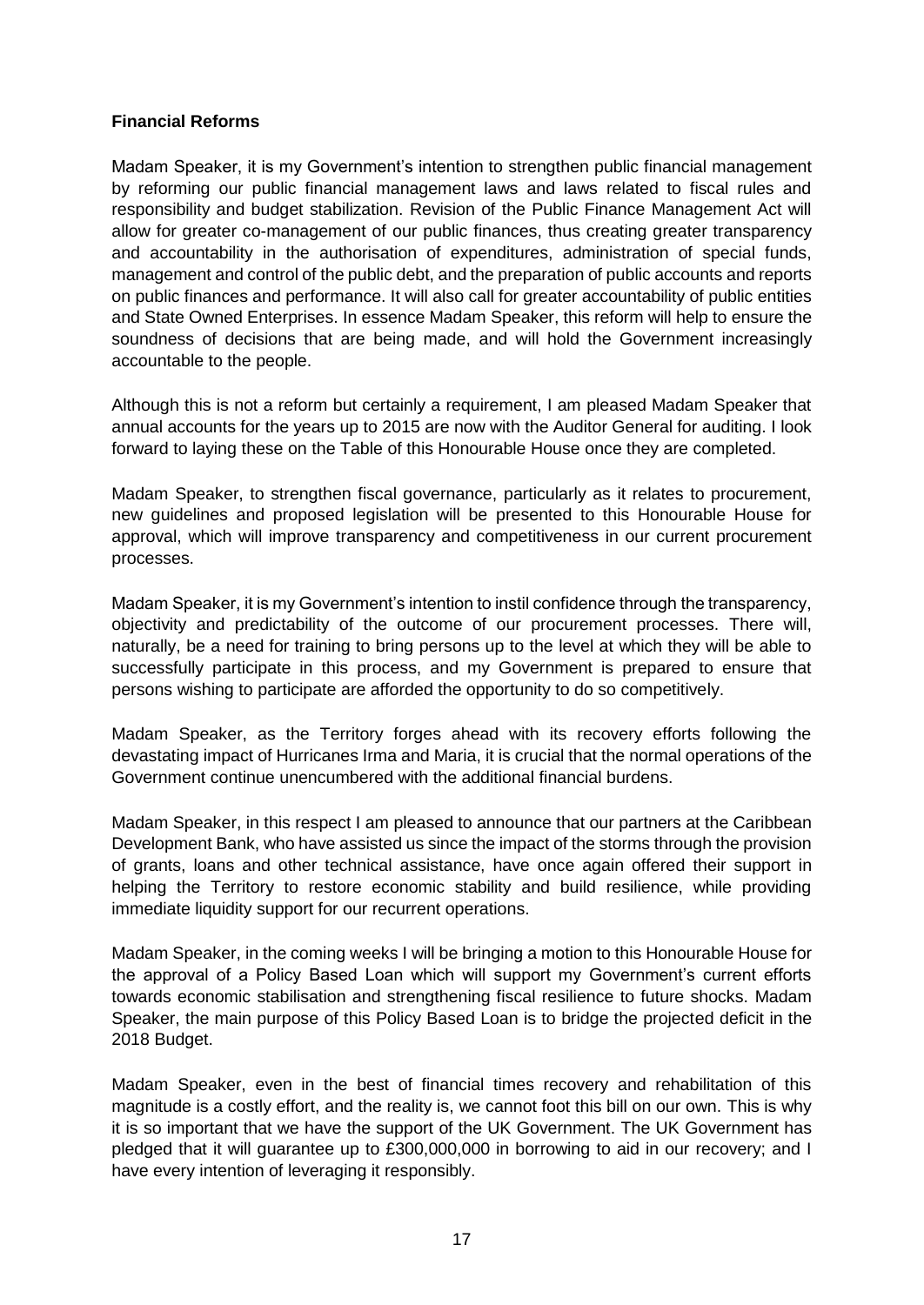Madam Speaker, there has been much public discussion about this, but the fact is my Government has a responsibility to the people of the Virgin Islands to get this country back up and running and to move it forward in a sustainable way. Any entity, be it private or public, that agrees to guarantee loans of any sort will naturally insist on certain stipulations to minimise its risk exposure. The British Government is no exception.

Madam Speaker, using the pledged support from the UK Government to guarantee our borrowings, we have engaged with CARTAC and the CDB to determine what levels of additional debt will be prudent to get the job done while not compromising the financial flexibility of future generations; we have come to clear views on this matter that I will discuss in this House very soon.

Madam Speaker, in closing, permit me to reiterate my gratitude for so much. First and foremost I thank almighty God for sparing our lives during the 2017 hurricane season and for continuing to watch over us as we work to rebuild our Territory.

I must also thank the people of this Territory for their patience and support during what has been a difficult period for all. I encourage each and every one of you to continue to forge ahead in your recovery efforts, and to continue to hold this Government accountable to you the people.

Madam Speaker, I wish to also express my gratitude to our international partners who stepped up and assisted us in our time of need. Relationships such as those held between us and the UK Government, the CDB, CARTAC, DFID, PAHO, CEDEMA, UNDP, UNICEF and UNESCO, Unite BVI and Convoy of Hope to name a few, are the reason we are able to look ahead with the hope and promise of a brighter tomorrow.

Madam Speaker, to all the first responders and persons who were on the front line immediately after the 2017 hurricanes ensuring this Territory was returned to some level of normalcy, I also say a heartfelt thank you. In particular to the dedicated staff of the BVI Electricity Corporation who continue to work to ensure power is fully restored to all parts of the Territory.

Locally, if it were not for the hard work and co-operation of many citizens and persons calling BVI their home, we could not have successfully embarked, as we have done, on the road to recovery. I am specifically thinking of our heavy equipment operators, our banks, the Social Security Board, insurance companies and agents, persons in the construction trade, retailers and the numerous volunteers and other persons who assisted, and continue to assist in our recovery. For your commitment and dedication, I thank you.

To the Public Officers who continue to tirelessly support me and my colleagues by ensuring that our mandates are fulfilled, I express my deepest appreciation for the work that you continue to do on behalf of the people of the Virgin Islands.

Finally, Madam Speaker, I would also like to recognise the work of my colleagues here in the House of Assembly. Ours is a difficult task especially in these trying times. And although we may not always see eye to eye, our whole duty in this Honourable House is to protect the interests of the people of this Territory and work tirelessly to ensure that from day to day, from year to year, their lives and that of their children and families are significantly improved. Politics